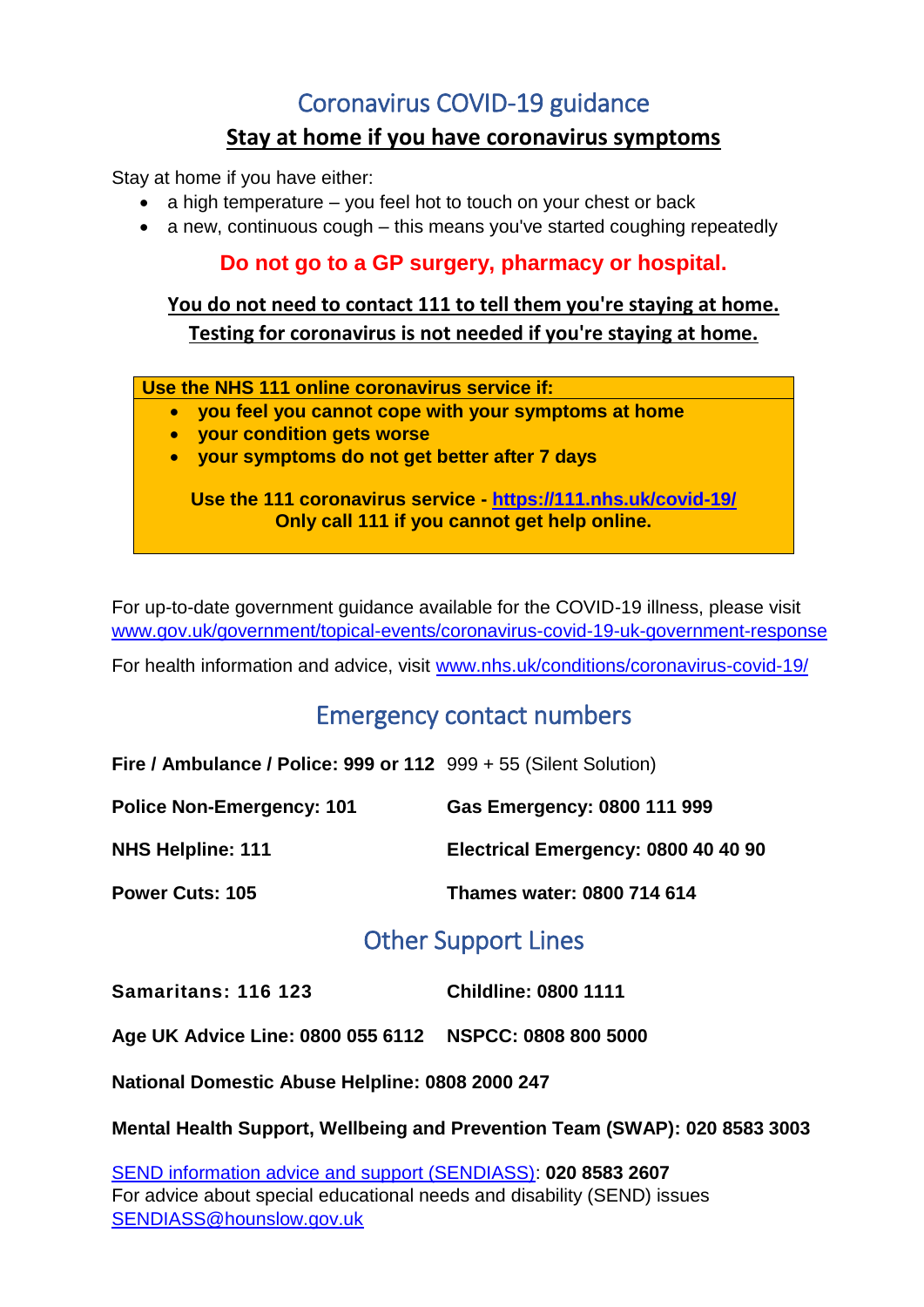# Food Banks

| <b>Hounslow area</b>                                                                                         |                                                                                                                                                    |
|--------------------------------------------------------------------------------------------------------------|----------------------------------------------------------------------------------------------------------------------------------------------------|
| St Paul's Church Food Bank<br>(Wed 10:00 - 11:30)                                                            | St Paul's Church, Bath Road, Hounslow West, TW3<br>3DA<br>020 8581 5537 foodbank@stpaulshw.org.uk                                                  |
|                                                                                                              |                                                                                                                                                    |
| <b>Isleworth area</b>                                                                                        |                                                                                                                                                    |
| <b>Bridgelink Food Bank</b><br>(Thu 09:30 - 11:30)                                                           | Bridgelink Community Centre, Summerwood Road,<br>Isleworth, TW7 7QR<br>020 8891 6820 ivyfoodbank@vineyardcommunity.org                             |
|                                                                                                              |                                                                                                                                                    |
| <b>Feltham area</b>                                                                                          |                                                                                                                                                    |
| <b>Feltham Food Bank</b><br>(Sun 09:30 - 11:30)                                                              | Eldridge House, 102 Hounslow Road, Feltham,<br><b>TW14 0AX</b><br>07448 831 297 felthamfoodbank@gmail.com                                          |
|                                                                                                              |                                                                                                                                                    |
| <b>Food Storehouse</b><br>(Thu 10:00 - 12:30 Term<br>Time only<br>Sat 10:00 - 12:00)                         | Riverside Vineyard Church, Air Park Way, Feltham,<br><b>TW137LX</b><br>020 8890 2626 office@riversidevineyard.com                                  |
|                                                                                                              |                                                                                                                                                    |
| <b>Brentford</b><br><b>Hounslow Community</b><br>Foodbox<br>(Tue to Fri 10:00 - 13:00)<br>Sat 10:00 - 12:00) | <b>Brickfield Community Centre, Brickfield Close,</b><br><b>Brentford TW8 8JN</b><br>07718 263 614 or 07850 402 419<br>info@hounslowfoodbox.org.uk |
|                                                                                                              |                                                                                                                                                    |

# Food projects

| Mission in Hounslow Trust, The Olive<br>Branch.<br><b>Saturday only - food, shelter and</b><br>washing facilities. | Holy Trinity Church, Trinity Parade, High St,<br>London TW3 1HG<br>james@hthounslow.org.uk 0208 577 9048                       |
|--------------------------------------------------------------------------------------------------------------------|--------------------------------------------------------------------------------------------------------------------------------|
| Gurdwara Sri Guru Singh Sabha<br>1000 meals per day served. Meals<br>11am-7pm.                                     | Alice Way, Hanworth Road, Hounslow TW3 3UA<br>khalsa@sgss.org 020 8577 2793                                                    |
| Gurdwara Guru Nanak Nishkam<br>Sewak Jath                                                                          | 134-142 Martindale Road, Hounslow TW4 7HQ<br>020 8570 4774                                                                     |
| Salma Food Bank                                                                                                    | Interim food supplies delivered to you in<br>emergency situations when your local food bank<br>is not available, 07767 164 246 |
| The Open Kitchen - free hot meals in<br>Hounslow<br>12pm-2pm and 6pm-8pm                                           | 514 Great West Road, Hounslow, TW5 OTE<br>magsood.ahmed@muslimhands.org.uk<br>0115 911 7222                                    |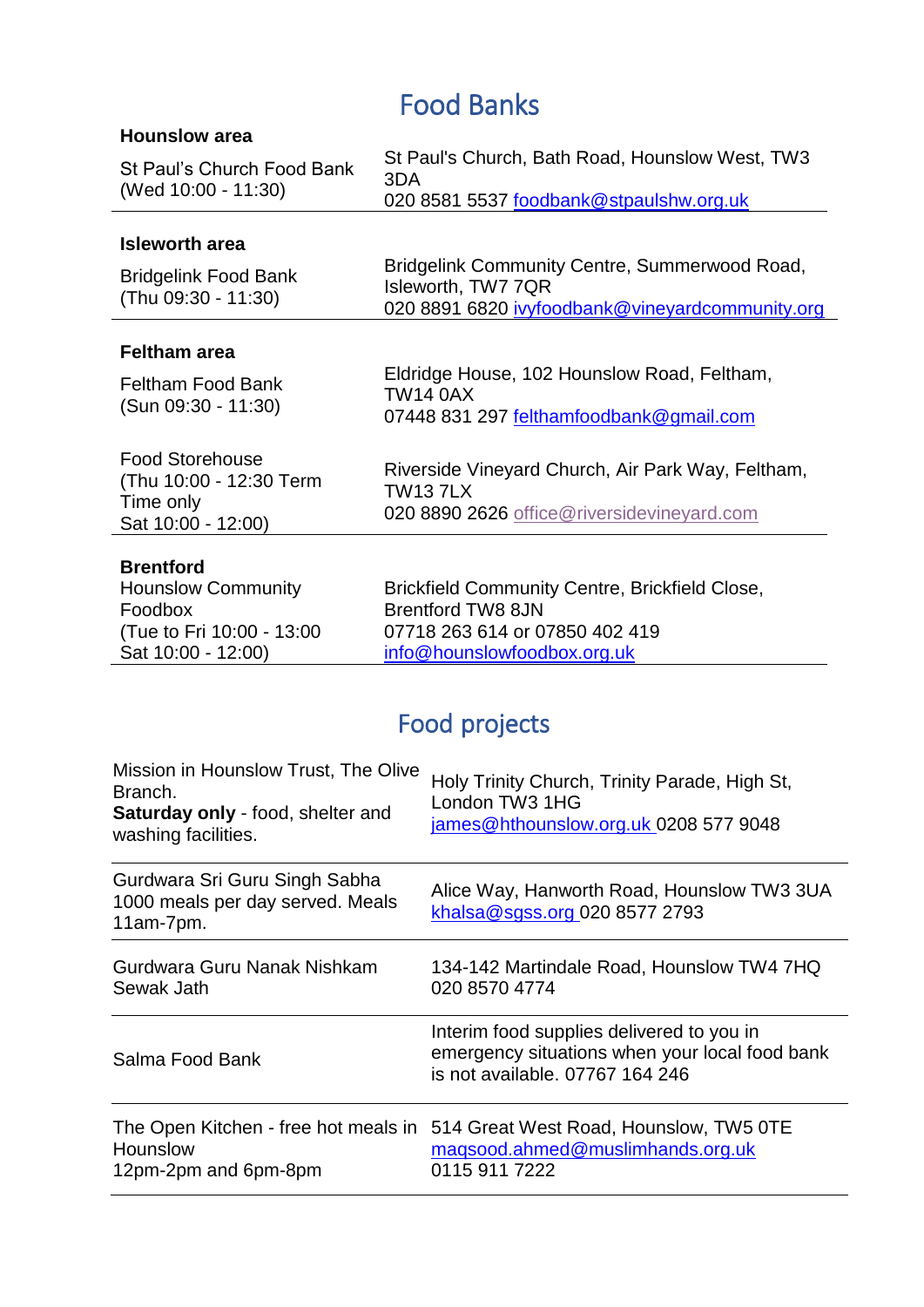# Money concerns

| Short term advance payments (DWP)<br>Income support, ESA or JSA: 0345 608<br>8545 Carer's Allowance: 0345 608 4321;<br>Pension Credit or State Pension: 0345<br>606 0265 | You can apply if you've recently applied for:<br>Jobseeker's Allowance (JSA)/Income<br>Support/Employment and Support Allowance (ESA)<br>Carer's Allowance.                                                     |
|--------------------------------------------------------------------------------------------------------------------------------------------------------------------------|-----------------------------------------------------------------------------------------------------------------------------------------------------------------------------------------------------------------|
| <b>National Debtline</b><br>0808 808 4000                                                                                                                                | The helpline that provides free confidential and<br>independent advice on how to deal with debt<br>problems.                                                                                                    |
| <b>My Money Steps</b>                                                                                                                                                    | Free and easy to use online debt advice service<br>(charity) from National Debtline. It will give you a<br>personalised action plan to manage your debts and<br>help get rid of the stress that goes with them. |
| <b>HM Government Pension Service</b><br>0800 731 7898                                                                                                                    | The pension service provides a wide range of<br>information about the state pension, pension credits,<br>winter fuel payments and related benefits.                                                             |
| <b>StepChange Debt solutions</b><br>0800 138 1111<br>8am to 8pm Monday to Friday and 9am to<br>3pm on Saturday                                                           | Debt management plan (DMP); Individual voluntary<br>arrangement (IVA); Debt relief order (DRO);<br>Bankruptcy; Equity release; Mortgages                                                                        |
| <b>Thames Bank Credit Union</b><br>0208 756 3865 Monday - Friday, $8 - 4$<br>(closed after 12 noon on Wednesdays)                                                        | Source of affordable credit, without the need for<br>personal guarantees; friendly and personal customer<br>service of the highest standard.                                                                    |
| <b>The Money Advice Service</b>                                                                                                                                          | Free and impartial money advice                                                                                                                                                                                 |
| gov.uk/coronavirus/                                                                                                                                                      | https://www.understandinguniversalcredit. Provides information about coronavirus and claiming<br>benefits. It will continue to be updated.                                                                      |
| Turn2us                                                                                                                                                                  | Turn2us is a national charity helping people when<br>times get tough. They provide financial support to<br>help people get back on track                                                                        |
|                                                                                                                                                                          | https://www.turn2us.org.uk/About-Us/News/Coronavirus-information-and-support                                                                                                                                    |